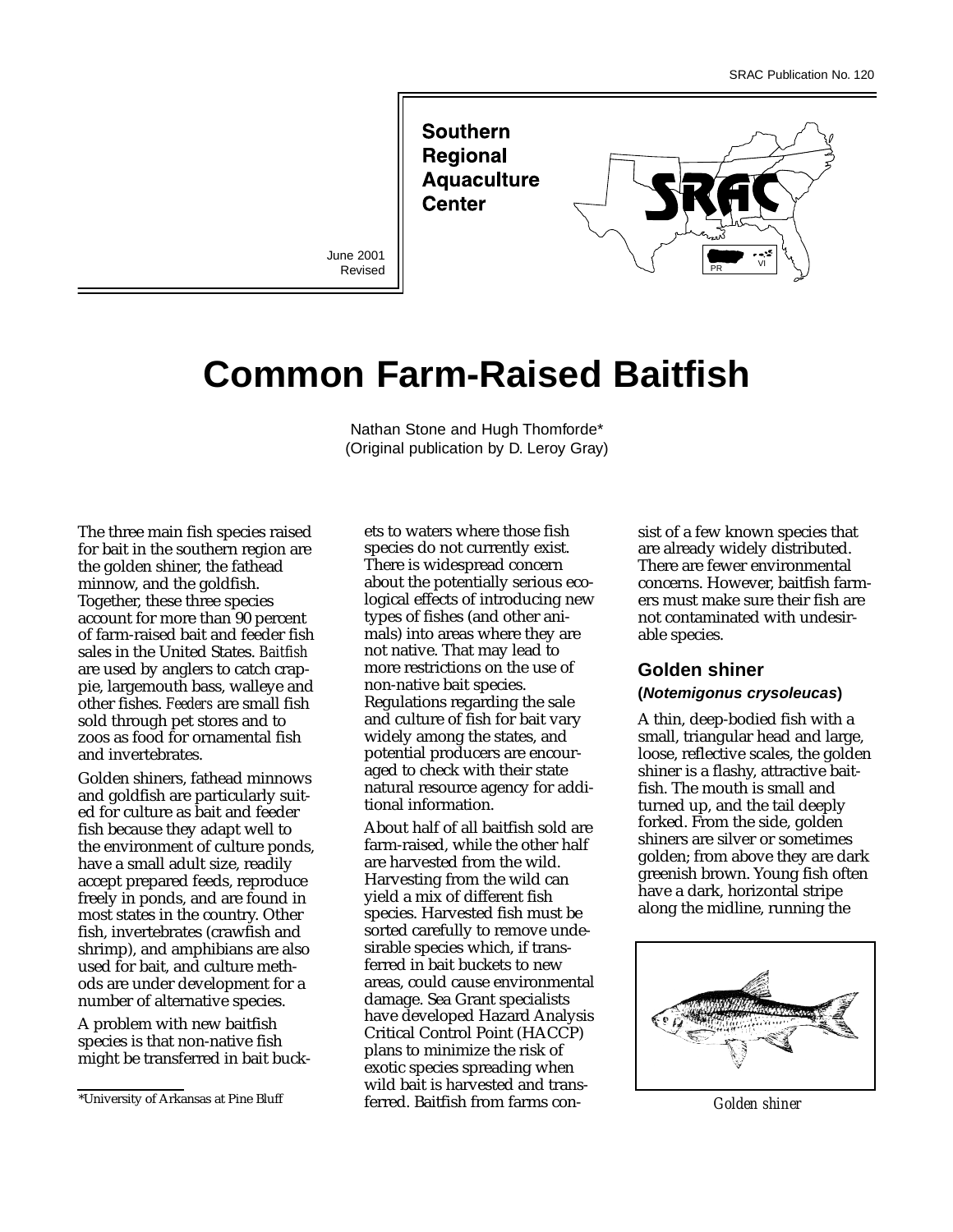length of the body. The sexes can be distinguished when fish are in breeding colors. Males develop a fine, sandpapery texture on the lower body, and the lower abdomen and vent area may have a dusky color. The abdomen of the female (and some males) remains smooth and white. The pectoral and pelvic fins of the male become bright gold, while those of the female are either clear or have gold on the outer edge only. It is easy to obtain milt from ripe males with gentle pressure to the lower abdomen. Many females are larger than males by the spring of the first year, as they begin to reach sexual maturity.

Golden shiners are native to or have been introduced into much of the continental United States. They have been used widely as a baitfish since the 1940s.

Golden shiners eat a wide variety of natural foods and readily accept prepared fish feeds. Zooplankton, insects and algae (including filamentous algae) make up most of their diet. Larval golden shiners (fry) feed on small zooplankton and algae either in the water or attached to underwater surfaces.

Golden shiners spawn in the spring when water temperatures rise above 68  $\mathrm{^{\mathrm{o}F}}$  (20  $\mathrm{^{\mathrm{o}C}}$ ). They quit spawning when temperatures exceed 81 oF (27 oC). Once spawning begins, fish will continue to spawn even when temperatures drop below 68 oF. Golden shiners spawn frequently, attaching their adhesive eggs to aquatic vegetation or spawning mats. No care is given to the young. Eggs are about 4/100ths of an inch (1 mm) in diameter and hatch in 3 to 4 days, depending on water temperature.

### **Fathead minnow (Pimephales promelas)**

The fathead minnow has a thick body with a blunt head and small mouth. Fathead minnows are normally dark olive on the upper body, with a lighter silvery shade

below, and have a black stripe along the middle of each side. The "rosy red" fathead minnow, developed by Billy Bland Fishery, is orange shading to a lighter silvery orange on the lower body. Male fatheads generally are larger than females; during breeding, normal-colored males develop black heads with several rows of small breeding tubercles (bumps). Females develop an ovipositor, a fleshy protuberance near the vent which is used to help position eggs during spawning. Fatheads usually live only a few years.



*Fathead minnow*

Fathead minnows are found over much of North America, ranging from Canada to northern Mexico. They are commonly found in slow streams, ponds and lakes, and wetlands. Fathead minnows eat a variety of animals and plants mixed with mud, because they feed on the bottom. Zooplankton is another of their natural foods.

Males set up territories under submerged objects and defend these breeding sites from other males. Females are attracted to the males and lay eggs on the undersides of hard surfaces in the water. Spawning substrates provided by farmers include boards, pallets, plastic tarps and irrigation tubing. Once eggs are laid, the male defends the nest until the eggs hatch. Water temperatures higher than 64  $\rm ^{o}F$  (18  $\rm ^{o}C$ ) trigger spawning. Females spawn at frequent intervals, up to several times a week. Once the water warms to 84 oF (29 oC) or higher, spawning stops. Fathead minnow eggs are small (1.2 to 1.6 mm), just slightly larger than golden shiner eggs.

## **Goldfish**

#### **(Carassius auratus)**

Most people recognize goldfish. Occasionally goldfish are confused with the koi carp. Carp have barbels ("whiskers"), while goldfish do not. The body is often heavy and thick, while the forked tail fin may be either short or long and flowing. Goldfish are dark in color until 2 to 4 months of age, when they develop their adult coloration. The preferred color for feeder goldfish is orange, although goldfish can be a variety of other colors. Goldfish are very hardy and withstand poor water conditions, including low dissolved oxygen.

Goldfish were first introduced into the United States more than 300 years ago. In the late 1800s and early 1900s, goldfish farms were established in Maryland and southern Pennsylvania. Goldfish are now found all over the country. Culture of goldfish for the feeder or ornamental markets is usually allowed, but some states prohibit the sale of goldfish as bait because they uproot plants while feeding. Goldfish eat a wide variety of plant and animal foods, including insect larvae, invertebrates, algae and aquatic vegetation.



*Goldfish*

Mature female goldfish develop bulging bellies in the breeding season. Males tend to be smaller, slimmer and have fine bumps on the gill flaps, pectoral fins and upper body. Water temperatures higher than 60  $\rm ^{o}F$  (16  $\rm ^{o}\rm \tilde{C}$ ) trigger spawning, and females may spawn several times during the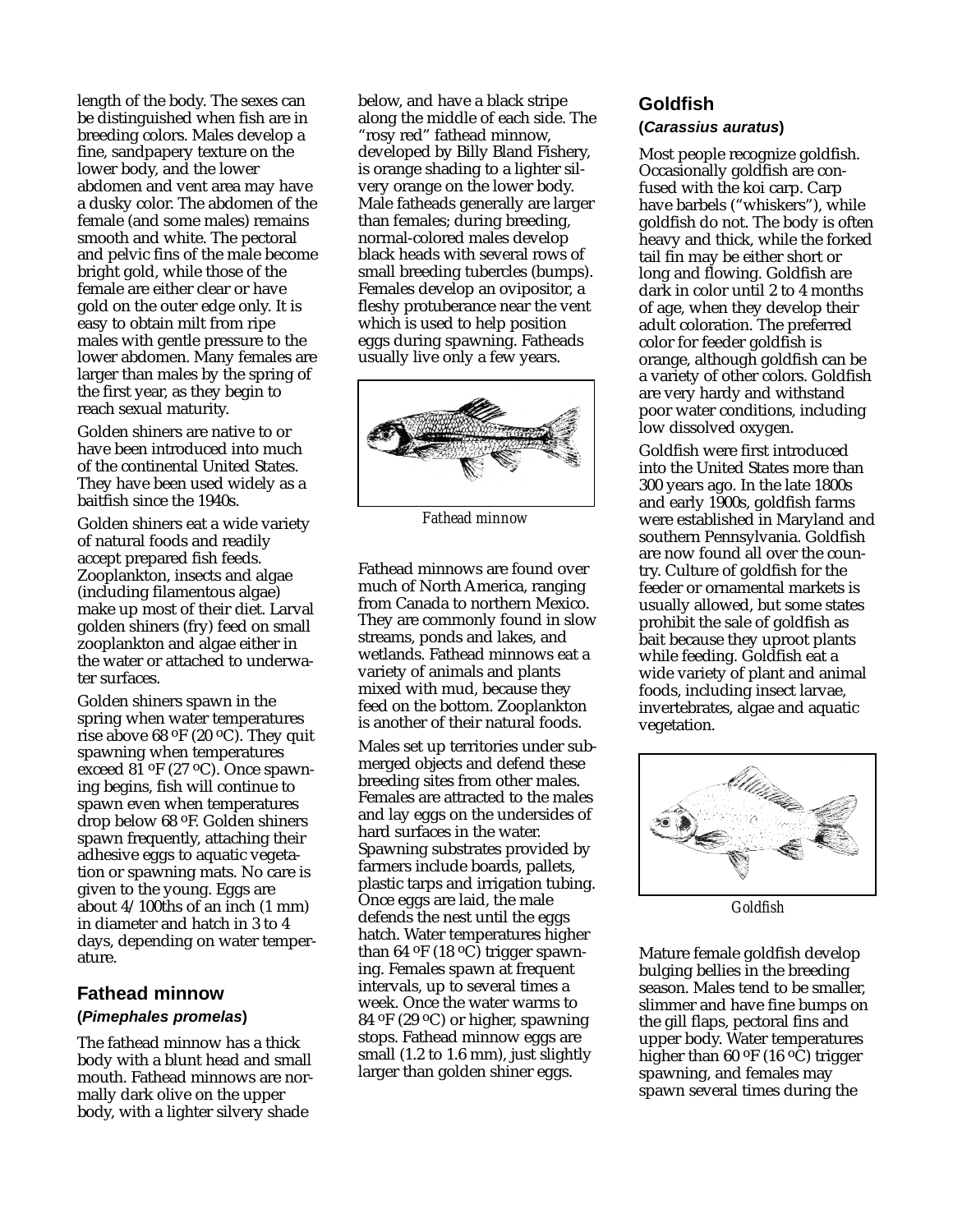season. The adhesive eggs are scattered onto aquatic vegetation or on spawning mats supplied by fish farmers. Spawning season ends when water temperature reaches the upper 70s (24 to 26 oC). Eggs range in size from 4 to 7/100ths of an inch (1.0 to 1.7 mm) in diameter.

### **Other species**

A brackishwater baitfish, the gulf killifish (*Fundulus grandis*), also known as bull minnow or mud minnow, is raised along the Gulf Coast and shows promise for expanded production. Another species used for bait is the common carp (*Cyprinus carpio*). The carp is hardy and large, but many states prohibit carp. Similarly, the tilapia (*Oreochromis* spp.) is an excellent summer baitfish, where legal. Occasionally, farm-raised green sunfish (*Lepomis cyanellus*) are also sold as bait.

The rudd (*Scardinius erythrophtalmus*) is an exotic species of minnow native to Europe. It was brought into the United States on several occasions in the past, and was re-introduced about 1980 and sold for a decade as a bait species. It looks much like the golden shiner, but its dorsal fin is reddish-brown and its other fins are bright red. The rudd was a popular baitfish until it was discovered that the rudd could interbreed with the golden shiner. It was then prohibited as a baitfish species.

### **Sources of additional information**

Other SRAC publications containing information on baitfish species and their culture include:

- SRAC 121, *Baitfish: Feeds and Feeding Practices*
- SRAC 122, *Baitfish Production: Enterprise Budget*
- SRAC 123, *Feeding Practices for Baitfish*
- SRAC 124, *Dietary Protein and Lipid Requirements of Golden Shiners and Goldfish*
- SRAC 140, *Forage Species: Range, Description and Life History*
- SRAC 141, *Forage Species: Production Techniques*
- SRAC 142, *Forage Species: Return on Investment*

Other Extension publications on baitfish include:

- Stone, N., E. Park, L. Dorman and H. Thomforde. 1997. *Baitfish culture in Arkansas: golden shiners, goldfish and fathead minnows*. Cooperative Extension Program MP 386, University of Arkansas at Pine Bluff.
- Strawn, K., P. W. Perschbacher, R. Nailon and G. Chamberlain. 1992. *Raising mudminnows*. Sea Grant College Program publication TAMU-SG-86- 506R, Texas A&M University, Galveston.
- Wallace, R. and F. S. Rickard. 1998. *Growing bull minnows in Alabama*. Alabama Cooperative Extension System Circular ANR-1103, Auburn University.